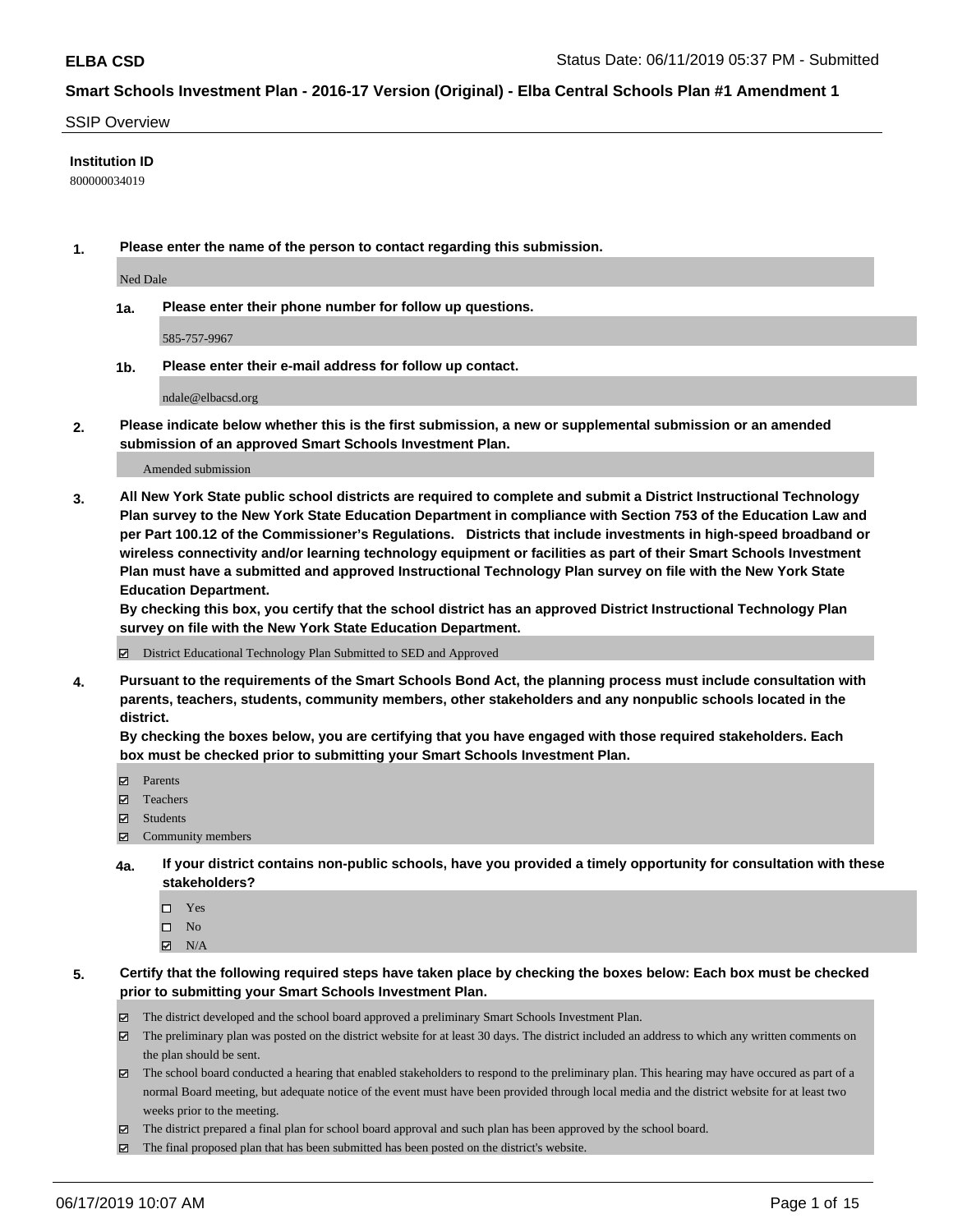SSIP Overview

**5a. Please upload the proposed Smart Schools Investment Plan (SSIP) that was posted on the district's website, along with any supporting materials. Note that this should be different than your recently submitted Educational Technology Survey. The Final SSIP, as approved by the School Board, should also be posted on the website and remain there during the course of the projects contained therein.**

Smart Schools Investment Plan- Amended.pdf

**5b. Enter the webpage address where the final Smart Schools Investment Plan is posted. The Plan should remain posted for the life of the included projects.**

https://www.elbacsd.org/site/handlers/filedownload.ashx?moduleinstanceid=11&dataid=2681&FileName=Smart%20Schools%20Investment%20Plan -%20Amended.pdf

**6. Please enter an estimate of the total number of students and staff that will benefit from this Smart Schools Investment Plan based on the cumulative projects submitted to date.**

510

**7. An LEA/School District may partner with one or more other LEA/School Districts to form a consortium to pool Smart Schools Bond Act funds for a project that meets all other Smart School Bond Act requirements. Each school district participating in the consortium will need to file an approved Smart Schools Investment Plan for the project and submit a signed Memorandum of Understanding that sets forth the details of the consortium including the roles of each respective district.**

 $\Box$  The district plans to participate in a consortium to partner with other school district(s) to implement a Smart Schools project.

**8. Please enter the name and 6-digit SED Code for each LEA/School District participating in the Consortium.**

| <b>Partner LEA/District</b> | ISED BEDS Code |
|-----------------------------|----------------|
| (No Response)               | (No Response)  |

**9. Please upload a signed Memorandum of Understanding with all of the participating Consortium partners.**

(No Response)

**10. Your district's Smart Schools Bond Act Allocation is:**

\$547,789

**11. Enter the budget sub-allocations by category that you are submitting for approval at this time. If you are not budgeting SSBA funds for a category, please enter 0 (zero.) If the value entered is \$0, you will not be required to complete that survey question.**

|                                              | Sub-<br>Allocations |
|----------------------------------------------|---------------------|
| <b>School Connectivity</b>                   | $\overline{0}$      |
| <b>Connectivity Projects for Communities</b> | $\overline{0}$      |
| <b>Classroom Technology</b>                  | $\overline{0}$      |
| Pre-Kindergarten Classrooms                  | $\mathbf 0$         |
| Replace Transportable Classrooms             | $\mathbf 0$         |
| <b>High-Tech Security Features</b>           | 20,197              |
| Totals:                                      | 20,197              |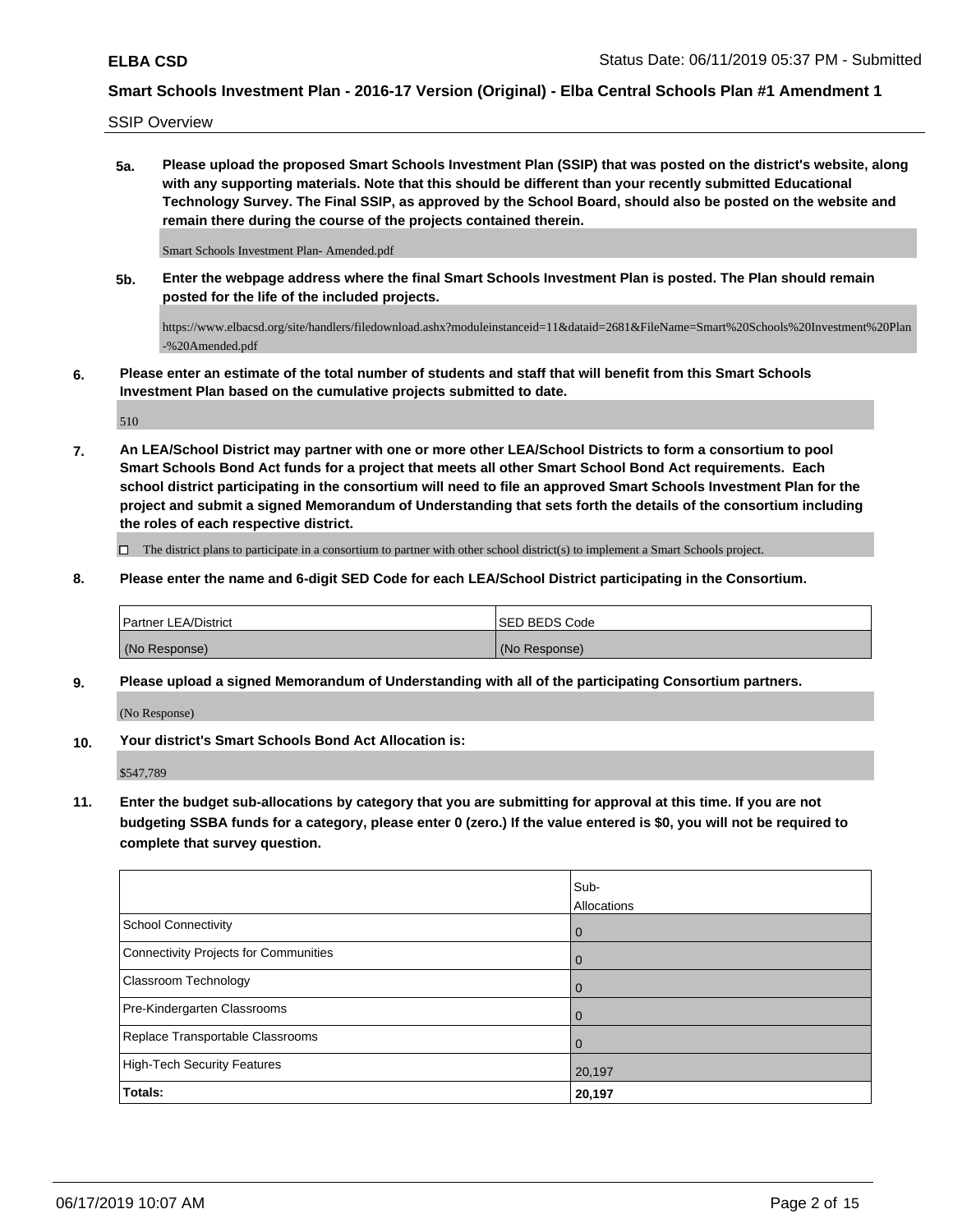School Connectivity

- **1. In order for students and faculty to receive the maximum benefit from the technology made available under the Smart Schools Bond Act, their school buildings must possess sufficient connectivity infrastructure to ensure that devices can be used during the school day. Smart Schools Investment Plans must demonstrate that:**
	- **• sufficient infrastructure that meets the Federal Communications Commission's 100 Mbps per 1,000 students standard currently exists in the buildings where new devices will be deployed, or**
	- **• is a planned use of a portion of Smart Schools Bond Act funds, or**
	- **• is under development through another funding source.**

**Smart Schools Bond Act funds used for technology infrastructure or classroom technology investments must increase the number of school buildings that meet or exceed the minimum speed standard of 100 Mbps per 1,000 students and staff within 12 months. This standard may be met on either a contracted 24/7 firm service or a "burstable" capability. If the standard is met under the burstable criteria, it must be:**

**1. Specifically codified in a service contract with a provider, and**

**2. Guaranteed to be available to all students and devices as needed, particularly during periods of high demand, such as computer-based testing (CBT) periods.**

**Please describe how your district already meets or is planning to meet this standard within 12 months of plan submission.**

(No Response)

**1a. If a district believes that it will be impossible to meet this standard within 12 months, it may apply for a waiver of this requirement, as described on the Smart Schools website. The waiver must be filed and approved by SED prior to submitting this survey.**

 $\Box$  By checking this box, you are certifying that the school district has an approved waiver of this requirement on file with the New York State Education Department.

### **2. Connectivity Speed Calculator (Required)**

|                         | Number of<br>Students | Multiply by<br>100 Kbps | Divide by 1000 Current Speed<br>to Convert to<br>Required<br>Speed in Mb | l in Mb          | Expected<br>Speed to be<br>Attained Within   Required<br>12 Months | <b>Expected Date</b><br>When<br>Speed Will be<br><b>Met</b> |
|-------------------------|-----------------------|-------------------------|--------------------------------------------------------------------------|------------------|--------------------------------------------------------------------|-------------------------------------------------------------|
| <b>Calculated Speed</b> | (No<br>Response)      | (No Response)           | (No<br>Response)                                                         | (No<br>Response) | (No<br>Response)                                                   | (No<br>Response)                                            |

**3. Describe how you intend to use Smart Schools Bond Act funds for high-speed broadband and/or wireless connectivity projects in school buildings.**

(No Response)

**4. Describe the linkage between the district's District Instructional Technology Plan and the proposed projects. (There should be a link between your response to this question and your response to Question 1 in Part E. Curriculum and Instruction "What are the district's plans to use digital connectivity and technology to improve teaching and learning?)**

(No Response)

**5. If the district wishes to have students and staff access the Internet from wireless devices within the school building, or in close proximity to it, it must first ensure that it has a robust Wi-Fi network in place that has sufficient bandwidth to meet user demand.**

**Please describe how you have quantified this demand and how you plan to meet this demand.**

(No Response)

**6. As indicated on Page 5 of the guidance, the Office of Facilities Planning will have to conduct a preliminary review**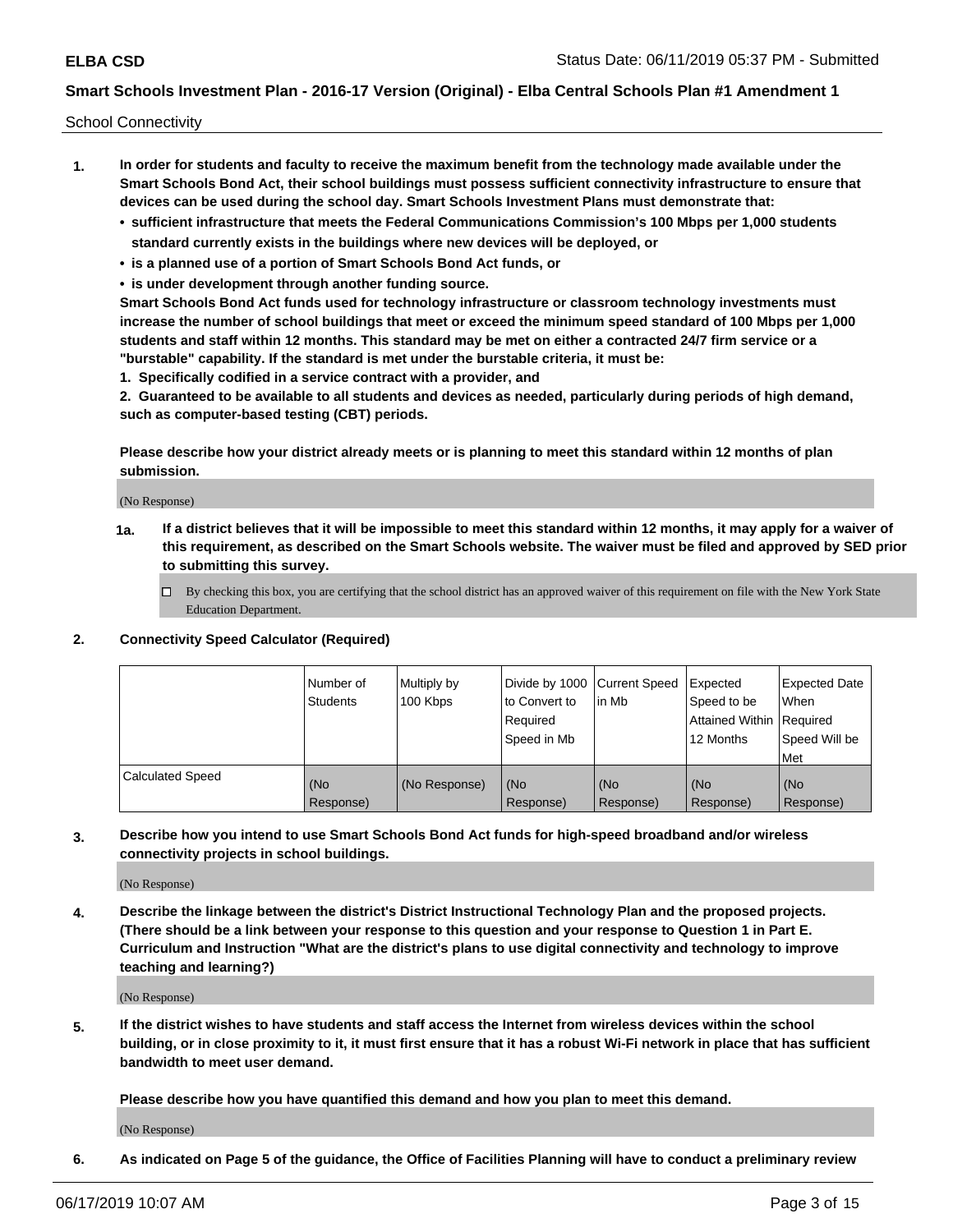School Connectivity

**of all capital projects, including connectivity projects.**

**Please indicate on a separate row each project number given to you by the Office of Facilities Planning.**

| Project Number |  |
|----------------|--|
|                |  |
|                |  |
| (No Response)  |  |
|                |  |

**7. Certain high-tech security and connectivity infrastructure projects may be eligible for an expedited review process as determined by the Office of Facilities Planning.**

**Was your project deemed eligible for streamlined review?**

(No Response)

**8. Include the name and license number of the architect or engineer of record.**

| Name          | License Number |
|---------------|----------------|
| (No Response) | (No Response)  |

**9. If you are submitting an allocation for School Connectivity complete this table. Note that the calculated Total at the bottom of the table must equal the Total allocation for this category that you entered in the SSIP Overview overall budget.** 

|                                            | Sub-              |
|--------------------------------------------|-------------------|
|                                            | <b>Allocation</b> |
| Network/Access Costs                       | (No Response)     |
| <b>Outside Plant Costs</b>                 | (No Response)     |
| School Internal Connections and Components | (No Response)     |
| <b>Professional Services</b>               | (No Response)     |
| Testing                                    | (No Response)     |
| <b>Other Upfront Costs</b>                 | (No Response)     |
| <b>Other Costs</b>                         | (No Response)     |
| Totals:                                    | 0                 |

**10. Please detail the type, quantity, per unit cost and total cost of the eligible items under each sub-category. This is especially important for any expenditures listed under the "Other" category. All expenditures must be eligible for tax-exempt financing to be reimbursed through the SSBA. Sufficient detail must be provided so that we can verify this is the case. If you have any questions, please contact us directly through smartschools@nysed.gov. NOTE: Wireless Access Points should be included in this category, not under Classroom Educational Technology, except those that will be loaned/purchased for nonpublic schools.**

| Select the allowable expenditure | Item to be purchased | Quantity      | Cost per Item | <b>Total Cost</b> |
|----------------------------------|----------------------|---------------|---------------|-------------------|
| type.                            |                      |               |               |                   |
| Repeat to add another item under |                      |               |               |                   |
| each type.                       |                      |               |               |                   |
| (No Response)                    | (No Response)        | (No Response) | (No Response) | (No Response)     |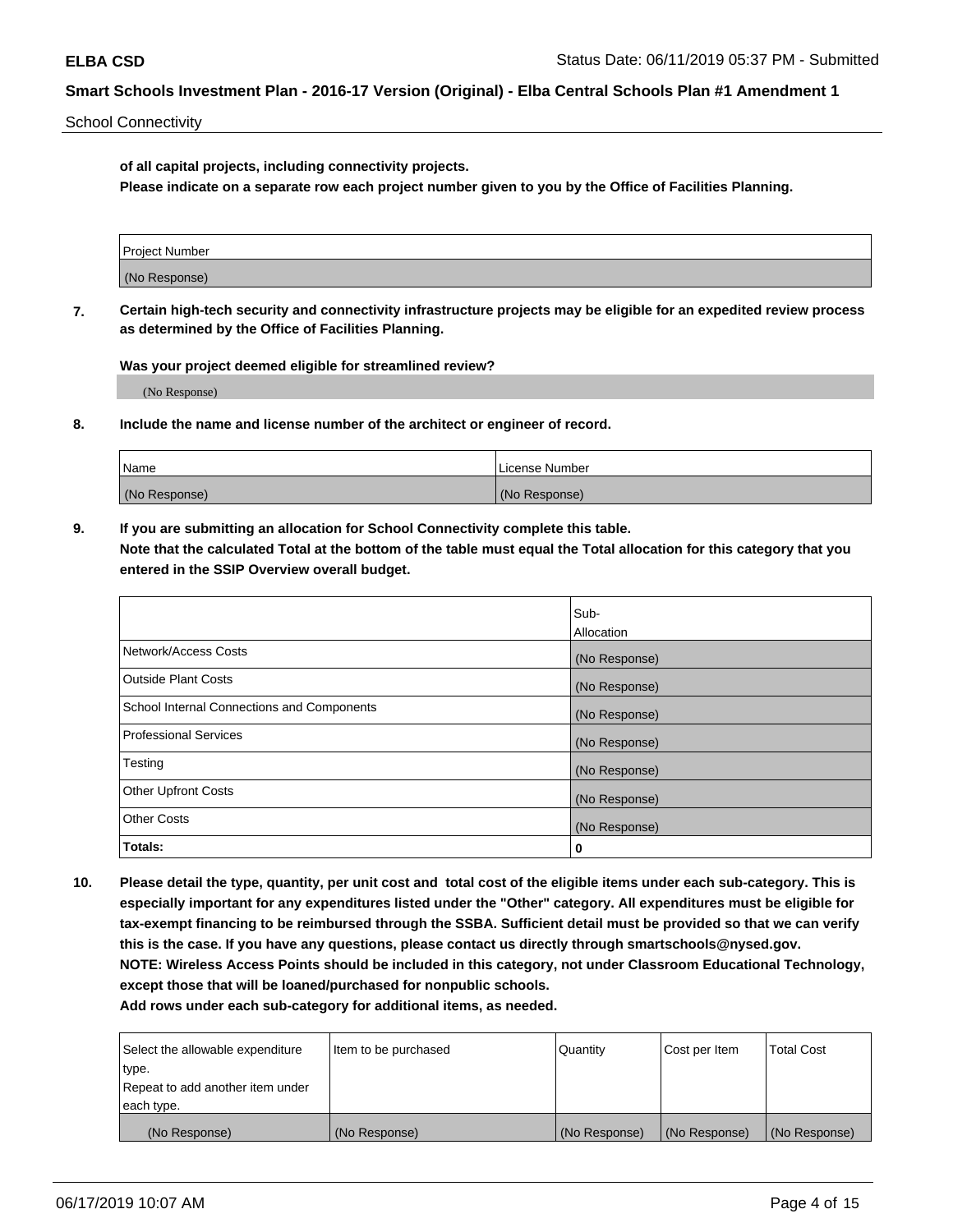Community Connectivity (Broadband and Wireless)

**1. Describe how you intend to use Smart Schools Bond Act funds for high-speed broadband and/or wireless connectivity projects in the community.**

(No Response)

**2. Please describe how the proposed project(s) will promote student achievement and increase student and/or staff access to the Internet in a manner that enhances student learning and/or instruction outside of the school day and/or school building.**

(No Response)

**3. Community connectivity projects must comply with all the necessary local building codes and regulations (building and related permits are not required prior to plan submission).**

 $\Box$  I certify that we will comply with all the necessary local building codes and regulations.

**4. Please describe the physical location of the proposed investment.**

(No Response)

**5. Please provide the initial list of partners participating in the Community Connectivity Broadband Project, along with their Federal Tax Identification (Employer Identification) number.**

| <b>Project Partners</b> | Federal ID#   |
|-------------------------|---------------|
| (No Response)           | (No Response) |

**6. If you are submitting an allocation for Community Connectivity, complete this table.**

**Note that the calculated Total at the bottom of the table must equal the Total allocation for this category that you entered in the SSIP Overview overall budget.**

|                                    | Sub-Allocation |
|------------------------------------|----------------|
| Network/Access Costs               | (No Response)  |
| <b>Outside Plant Costs</b>         | (No Response)  |
| <b>Tower Costs</b>                 | (No Response)  |
| <b>Customer Premises Equipment</b> | (No Response)  |
| <b>Professional Services</b>       | (No Response)  |
| Testing                            | (No Response)  |
| <b>Other Upfront Costs</b>         | (No Response)  |
| <b>Other Costs</b>                 | (No Response)  |
| Totals:                            | 0              |

**7. Please detail the type, quantity, per unit cost and total cost of the eligible items under each sub-category. This is especially important for any expenditures listed under the "Other" category. All expenditures must be capital-bond eligible to be reimbursed through the SSBA. If you have any questions, please contact us directly through smartschools@nysed.gov.**

| Select the allowable expenditure | Item to be purchased | l Quantitv    | Cost per Item | <b>Total Cost</b> |
|----------------------------------|----------------------|---------------|---------------|-------------------|
| type.                            |                      |               |               |                   |
| Repeat to add another item under |                      |               |               |                   |
| each type.                       |                      |               |               |                   |
| (No Response)                    | (No Response)        | (No Response) | (No Response) | (No Response)     |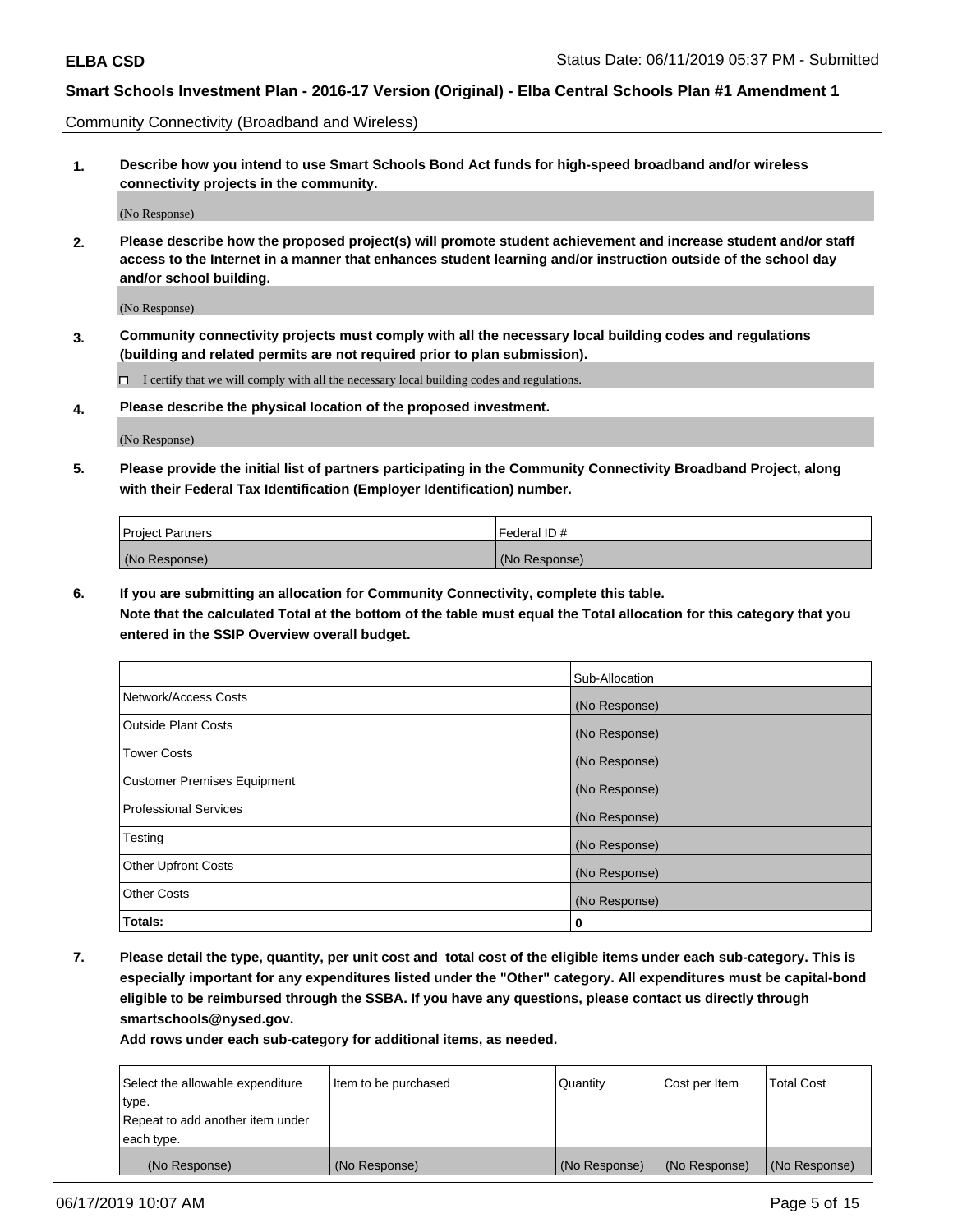#### Classroom Learning Technology

**1. In order for students and faculty to receive the maximum benefit from the technology made available under the Smart Schools Bond Act, their school buildings must possess sufficient connectivity infrastructure to ensure that devices can be used during the school day. Smart Schools Investment Plans must demonstrate that sufficient infrastructure that meets the Federal Communications Commission's 100 Mbps per 1,000 students standard currently exists in the buildings where new devices will be deployed, or is a planned use of a portion of Smart Schools Bond Act funds, or is under development through another funding source. Smart Schools Bond Act funds used for technology infrastructure or classroom technology investments must increase the number of school buildings that meet or exceed the minimum speed standard of 100 Mbps per 1,000 students and staff within 12 months. This standard may be met on either a contracted 24/7 firm service or a "burstable" capability. If the standard is met under the burstable criteria, it must be:**

**1. Specifically codified in a service contract with a provider, and**

**2. Guaranteed to be available to all students and devices as needed, particularly during periods of high demand, such as computer-based testing (CBT) periods.**

**Please describe how your district already meets or is planning to meet this standard within 12 months of plan submission.**

(No Response)

- **1a. If a district believes that it will be impossible to meet this standard within 12 months, it may apply for a waiver of this requirement, as described on the Smart Schools website. The waiver must be filed and approved by SED prior to submitting this survey.**
	- By checking this box, you are certifying that the school district has an approved waiver of this requirement on file with the New York State Education Department.

#### **2. Connectivity Speed Calculator (Required)**

|                         | l Number of<br>Students | Multiply by<br>100 Kbps | to Convert to<br>Required<br>Speed in Mb | Divide by 1000 Current Speed Expected<br>lin Mb | Speed to be<br>Attained Within Required<br>12 Months | <b>Expected Date</b><br>When<br>Speed Will be<br>Met |
|-------------------------|-------------------------|-------------------------|------------------------------------------|-------------------------------------------------|------------------------------------------------------|------------------------------------------------------|
| <b>Calculated Speed</b> | (No<br>Response)        | (No Response)           | (No<br>Response)                         | (No<br>Response)                                | (No<br>Response)                                     | (No<br>Response)                                     |

**3. If the district wishes to have students and staff access the Internet from wireless devices within the school building, or in close proximity to it, it must first ensure that it has a robust Wi-Fi network in place that has sufficient bandwidth to meet user demand.**

**Please describe how you have quantified this demand and how you plan to meet this demand.**

(No Response)

**4. All New York State public school districts are required to complete and submit an Instructional Technology Plan survey to the New York State Education Department in compliance with Section 753 of the Education Law and per Part 100.12 of the Commissioner's Regulations.**

**Districts that include educational technology purchases as part of their Smart Schools Investment Plan must have a submitted and approved Instructional Technology Plan survey on file with the New York State Education Department.**

- $\Box$  By checking this box, you are certifying that the school district has an approved Instructional Technology Plan survey on file with the New York State Education Department.
- **5. Describe the devices you intend to purchase and their compatibility with existing or planned platforms or systems. Specifically address the adequacy of each facility's electrical, HVAC and other infrastructure necessary to install and support the operation of the planned technology.**

(No Response)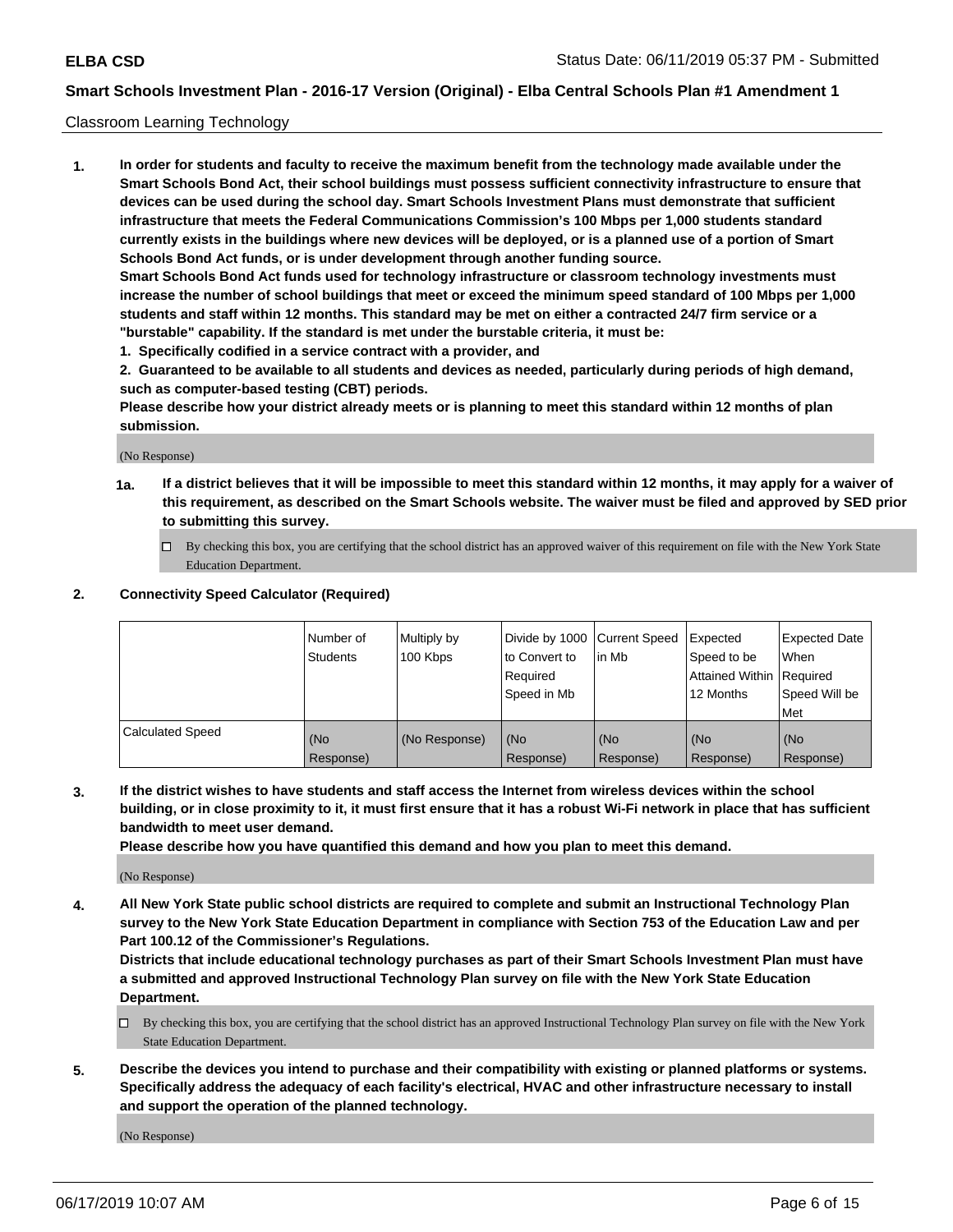### Classroom Learning Technology

- **6. Describe how the proposed technology purchases will:**
	- **> enhance differentiated instruction;**
	- **> expand student learning inside and outside the classroom;**
	- **> benefit students with disabilities and English language learners; and**
	- **> contribute to the reduction of other learning gaps that have been identified within the district.**

**The expectation is that districts will place a priority on addressing the needs of students who struggle to succeed in a rigorous curriculum. Responses in this section should specifically address this concern and align with the district's Instructional Technology Plan (in particular Question 2 of E. Curriculum and Instruction: "Does the district's instructional technology plan address the needs of students with disabilities to ensure equitable access to instruction, materials and assessments?" and Question 3 of the same section: "Does the district's instructional technology plan address the provision of assistive technology specifically for students with disabilities to ensure access to and participation in the general curriculum?"**

(No Response)

**7. Where appropriate, describe how the proposed technology purchases will enhance ongoing communication with parents and other stakeholders and help the district facilitate technology-based regional partnerships, including distance learning and other efforts.**

(No Response)

**8. Describe the district's plan to provide professional development to ensure that administrators, teachers and staff can employ the technology purchased to enhance instruction successfully.**

**Note: This response should be aligned and expanded upon in accordance with your district's response to Question 1 of F. Professional Development of your Instructional Technology Plan: "Please provide a summary of professional development offered to teachers and staff, for the time period covered by this plan, to support technology to enhance teaching and learning. Please include topics, audience and method of delivery within your summary."**

(No Response)

- **9. Districts must contact the SUNY/CUNY teacher preparation program that supplies the largest number of the district's new teachers to request advice on innovative uses and best practices at the intersection of pedagogy and educational technology.**
	- By checking this box, you certify that you have contacted the SUNY/CUNY teacher preparation program that supplies the largest number of your new teachers to request advice on these issues.
	- **9a. Please enter the name of the SUNY or CUNY Institution that you contacted.**

(No Response)

**9b. Enter the primary Institution phone number.**

(No Response)

**9c. Enter the name of the contact person with whom you consulted and/or will be collaborating with on innovative uses of technology and best practices.**

(No Response)

**10. A district whose Smart Schools Investment Plan proposes the purchase of technology devices and other hardware must account for nonpublic schools in the district.**

**Are there nonpublic schools within your school district?**

Yes

 $\square$  No

**11. Nonpublic Classroom Technology Loan Calculator**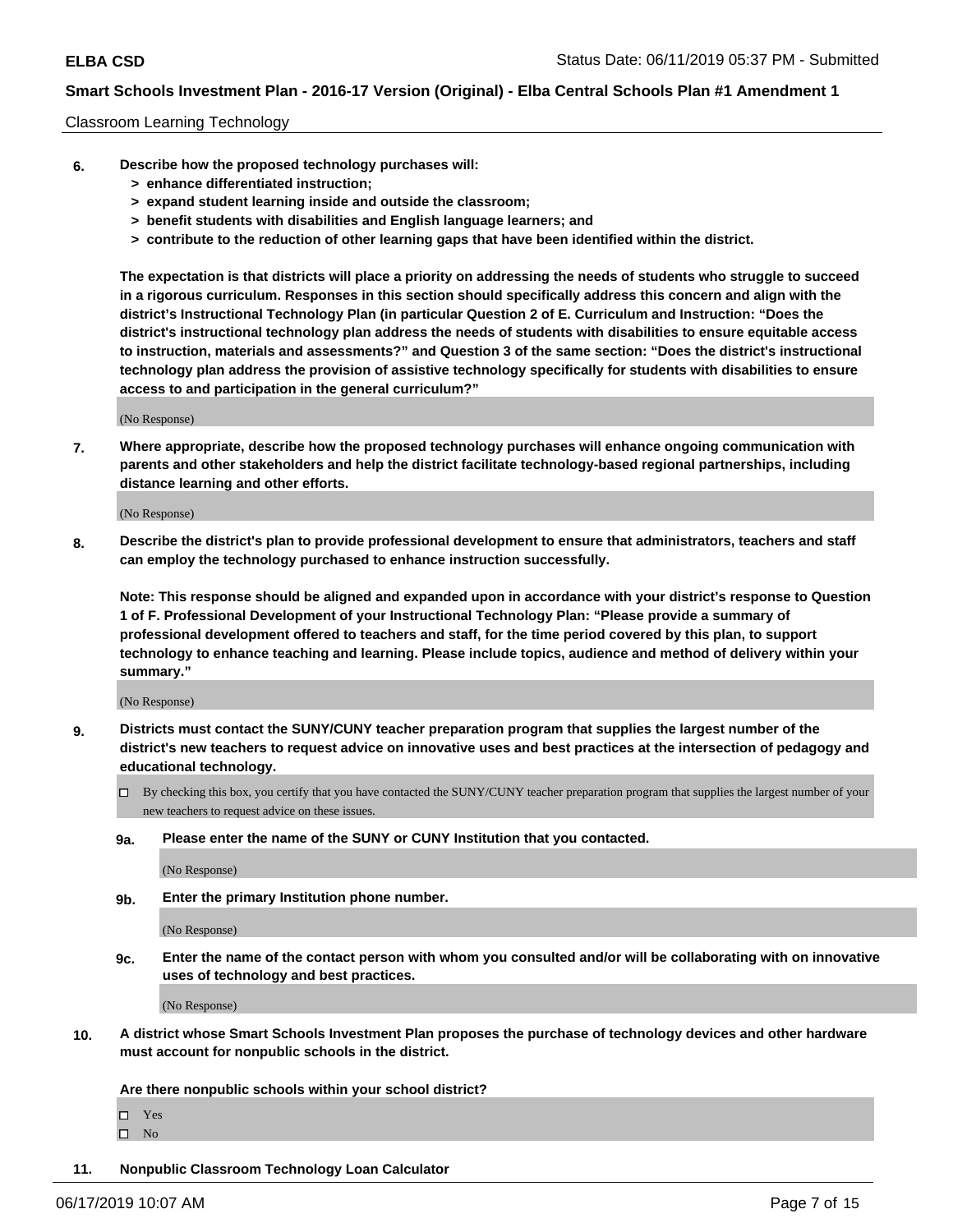### Classroom Learning Technology

**The Smart Schools Bond Act provides that any Classroom Learning Technology purchases made using Smart Schools funds shall be lent, upon request, to nonpublic schools in the district. However, no school district shall be required to loan technology in amounts greater than the total obtained and spent on technology pursuant to the Smart Schools Bond Act and the value of such loan may not exceed the total of \$250 multiplied by the nonpublic school enrollment in the base year at the time of enactment. See:**

**http://www.p12.nysed.gov/mgtserv/smart\_schools/docs/Smart\_Schools\_Bond\_Act\_Guidance\_04.27.15\_Final.pdf.**

|                                       | 1. Classroom<br>Technology<br>Sub-allocation | l 2. Public<br>Enrollment<br>$(2014-15)$ | 3. Nonpublic<br>l Enrollment<br>$(2014-15)$ | l 4. Sum of<br>Public and<br>l Nonpublic<br>Enrollment                                        | 15. Total Per<br>Pupil Sub-<br>allocation | l 6. Total<br>Nonpublic Loan<br>Amount |
|---------------------------------------|----------------------------------------------|------------------------------------------|---------------------------------------------|-----------------------------------------------------------------------------------------------|-------------------------------------------|----------------------------------------|
| Calculated Nonpublic Loan<br>l Amount |                                              |                                          |                                             | (No Response)   (No Response)   (No Response)   (No Response)   (No Response)   (No Response) |                                           |                                        |

**12. To ensure the sustainability of technology purchases made with Smart Schools funds, districts must demonstrate a long-term plan to maintain and replace technology purchases supported by Smart Schools Bond Act funds. This sustainability plan shall demonstrate a district's capacity to support recurring costs of use that are ineligible for Smart Schools Bond Act funding such as device maintenance, technical support, Internet and wireless fees, maintenance of hotspots, staff professional development, building maintenance and the replacement of incidental items. Further, such a sustainability plan shall include a long-term plan for the replacement of purchased devices and equipment at the end of their useful life with other funding sources.**

 $\Box$  By checking this box, you certify that the district has a sustainability plan as described above.

**13. Districts must ensure that devices purchased with Smart Schools Bond funds will be distributed, prepared for use, maintained and supported appropriately. Districts must maintain detailed device inventories in accordance with generally accepted accounting principles.**

By checking this box, you certify that the district has a distribution and inventory management plan and system in place.

**14. If you are submitting an allocation for Classroom Learning Technology complete this table. Note that the calculated Total at the bottom of the table must equal the Total allocation for this category that you entered in the SSIP Overview overall budget.**

|                          | Sub-Allocation |
|--------------------------|----------------|
| Interactive Whiteboards  | (No Response)  |
| <b>Computer Servers</b>  | (No Response)  |
| <b>Desktop Computers</b> | (No Response)  |
| <b>Laptop Computers</b>  | (No Response)  |
| <b>Tablet Computers</b>  | (No Response)  |
| <b>Other Costs</b>       | (No Response)  |
| Totals:                  | 0              |

**15. Please detail the type, quantity, per unit cost and total cost of the eligible items under each sub-category. This is especially important for any expenditures listed under the "Other" category. All expenditures must be capital-bond eligible to be reimbursed through the SSBA. If you have any questions, please contact us directly through smartschools@nysed.gov.**

**Please specify in the "Item to be Purchased" field which specific expenditures and items are planned to meet the district's nonpublic loan requirement, if applicable.**

**NOTE: Wireless Access Points that will be loaned/purchased for nonpublic schools should ONLY be included in this category, not under School Connectivity, where public school districts would list them.**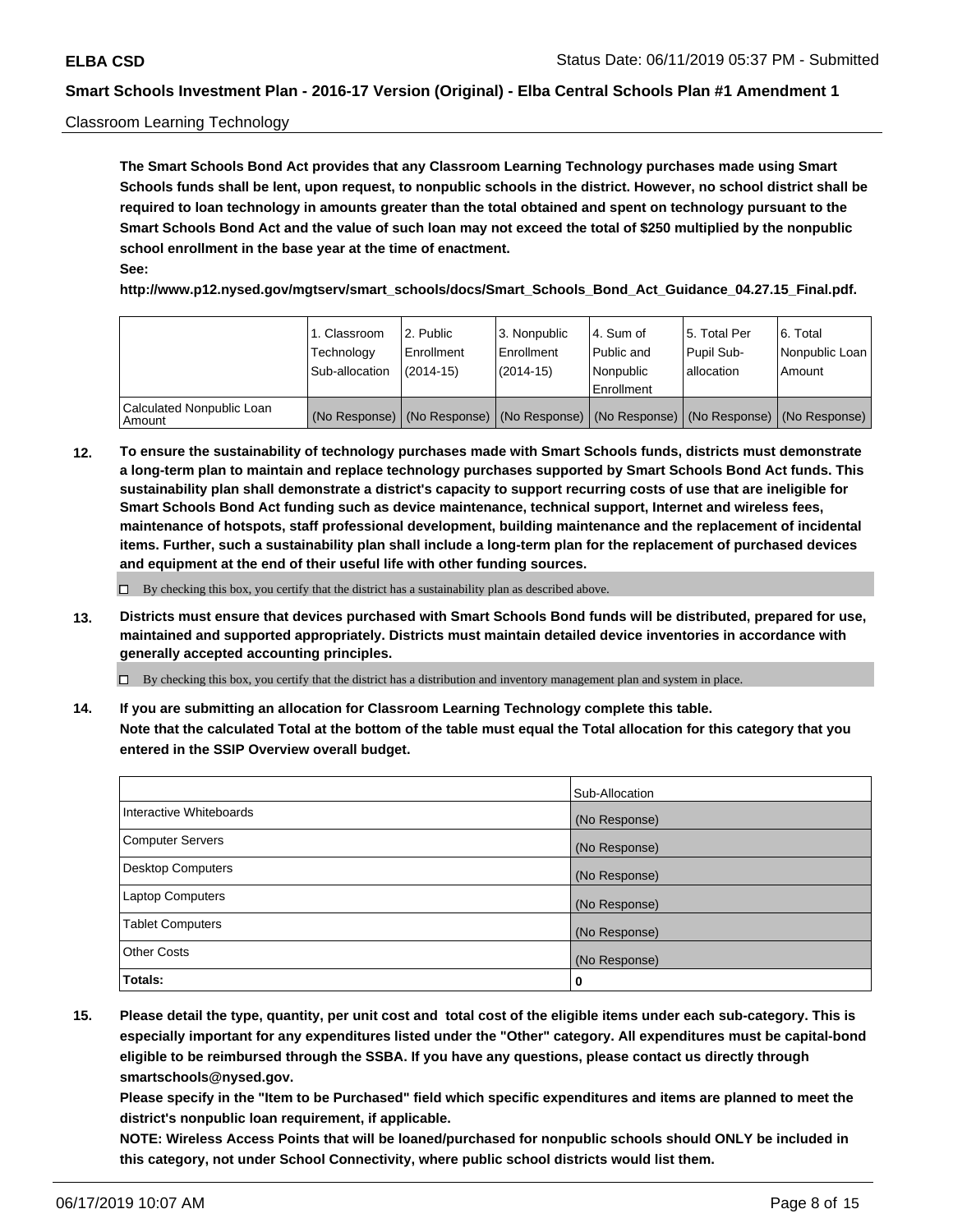Classroom Learning Technology

| Select the allowable expenditure | Iltem to be Purchased | Quantity      | Cost per Item | <b>Total Cost</b> |
|----------------------------------|-----------------------|---------------|---------------|-------------------|
| type.                            |                       |               |               |                   |
| Repeat to add another item under |                       |               |               |                   |
| each type.                       |                       |               |               |                   |
| (No Response)                    | (No Response)         | (No Response) | (No Response) | (No Response)     |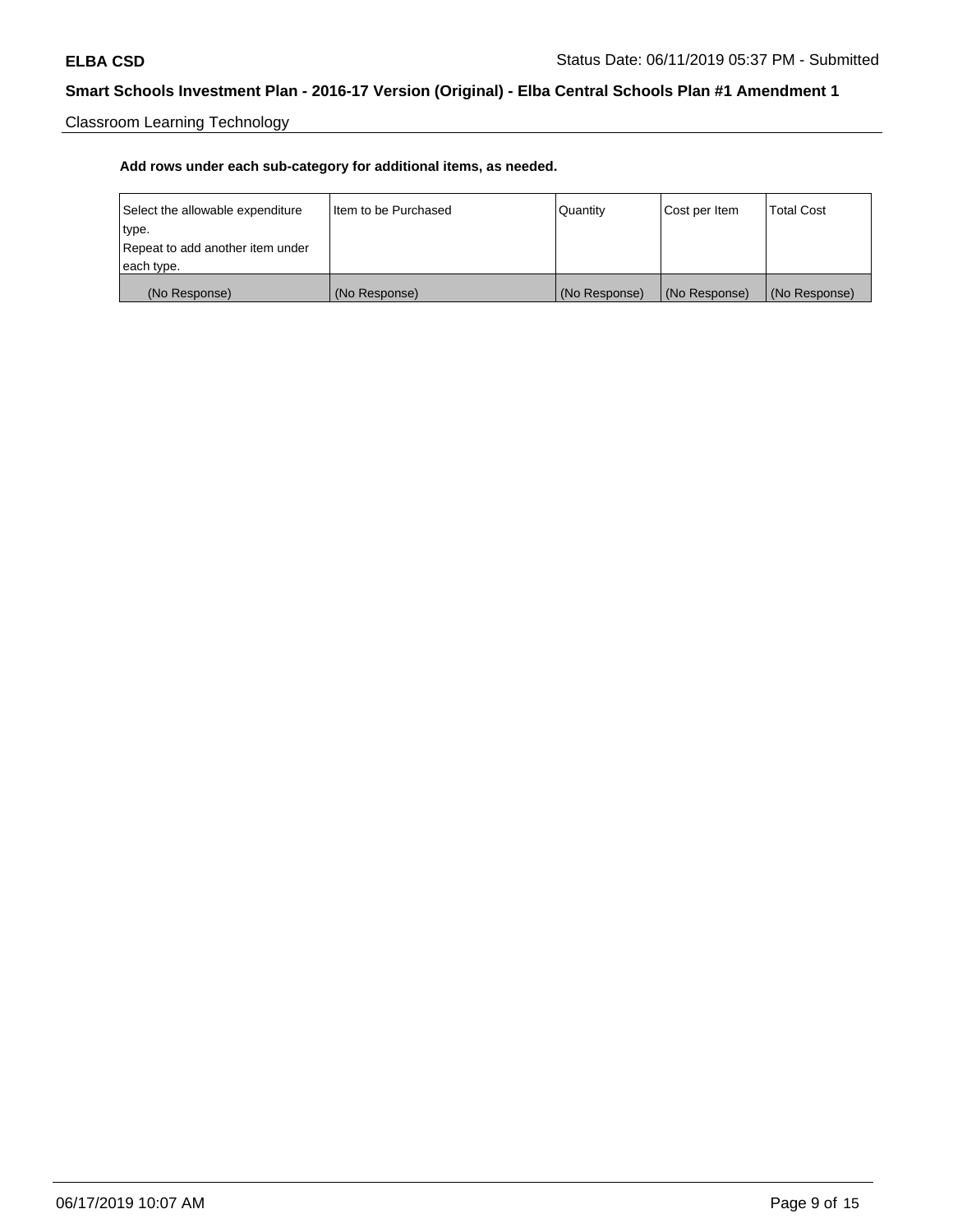#### Pre-Kindergarten Classrooms

**1. Provide information regarding how and where the district is currently serving pre-kindergarten students and justify the need for additional space with enrollment projections over 3 years.**

(No Response)

- **2. Describe the district's plan to construct, enhance or modernize education facilities to accommodate prekindergarten programs. Such plans must include:**
	- **Specific descriptions of what the district intends to do to each space;**
	- **An affirmation that pre-kindergarten classrooms will contain a minimum of 900 square feet per classroom;**
	- **The number of classrooms involved;**
	- **The approximate construction costs per classroom; and**
	- **Confirmation that the space is district-owned or has a long-term lease that exceeds the probable useful life of the improvements.**

(No Response)

**3. Smart Schools Bond Act funds may only be used for capital construction costs. Describe the type and amount of additional funds that will be required to support ineligible ongoing costs (e.g. instruction, supplies) associated with any additional pre-kindergarten classrooms that the district plans to add.**

(No Response)

**4. All plans and specifications for the erection, repair, enlargement or remodeling of school buildings in any public school district in the State must be reviewed and approved by the Commissioner. Districts that plan capital projects using their Smart Schools Bond Act funds will undergo a Preliminary Review Process by the Office of Facilities Planning.**

**Please indicate on a separate row each project number given to you by the Office of Facilities Planning.**

| Project Number |  |
|----------------|--|
| (No Response)  |  |
|                |  |

**5. If you have made an allocation for Pre-Kindergarten Classrooms, complete this table.**

**Note that the calculated Total at the bottom of the table must equal the Total allocation for this category that you entered in the SSIP Overview overall budget.**

|                                          | Sub-Allocation |
|------------------------------------------|----------------|
| Construct Pre-K Classrooms               | (No Response)  |
| Enhance/Modernize Educational Facilities | (No Response)  |
| <b>Other Costs</b>                       | (No Response)  |
| Totals:                                  | 0              |

**6. Please detail the type, quantity, per unit cost and total cost of the eligible items under each sub-category. This is especially important for any expenditures listed under the "Other" category. All expenditures must be capital-bond eligible to be reimbursed through the SSBA. If you have any questions, please contact us directly through smartschools@nysed.gov.**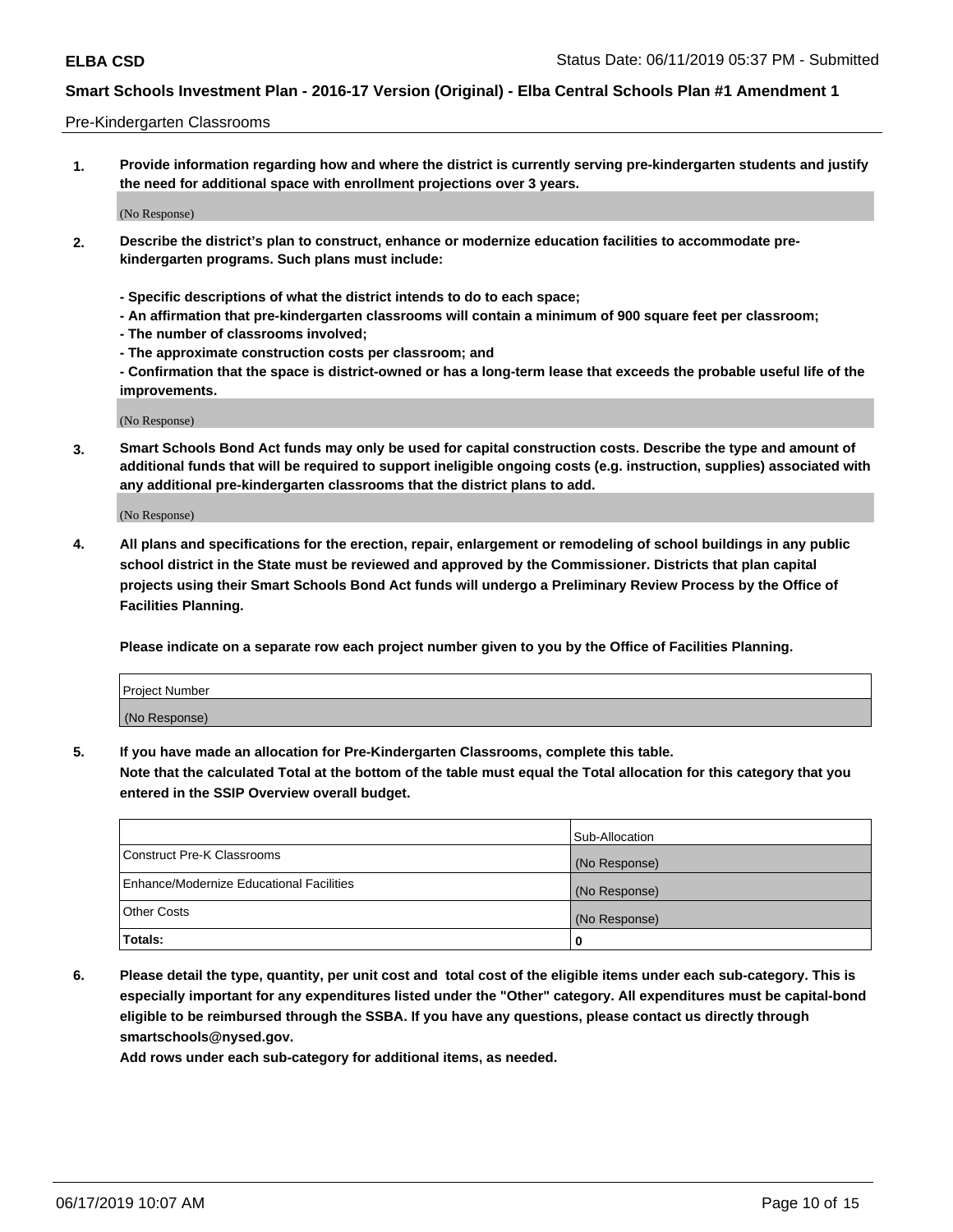Pre-Kindergarten Classrooms

| Select the allowable expenditure | Item to be purchased | Quantity      | Cost per Item | <b>Total Cost</b> |
|----------------------------------|----------------------|---------------|---------------|-------------------|
| type.                            |                      |               |               |                   |
| Repeat to add another item under |                      |               |               |                   |
| each type.                       |                      |               |               |                   |
| (No Response)                    | (No Response)        | (No Response) | (No Response) | (No Response)     |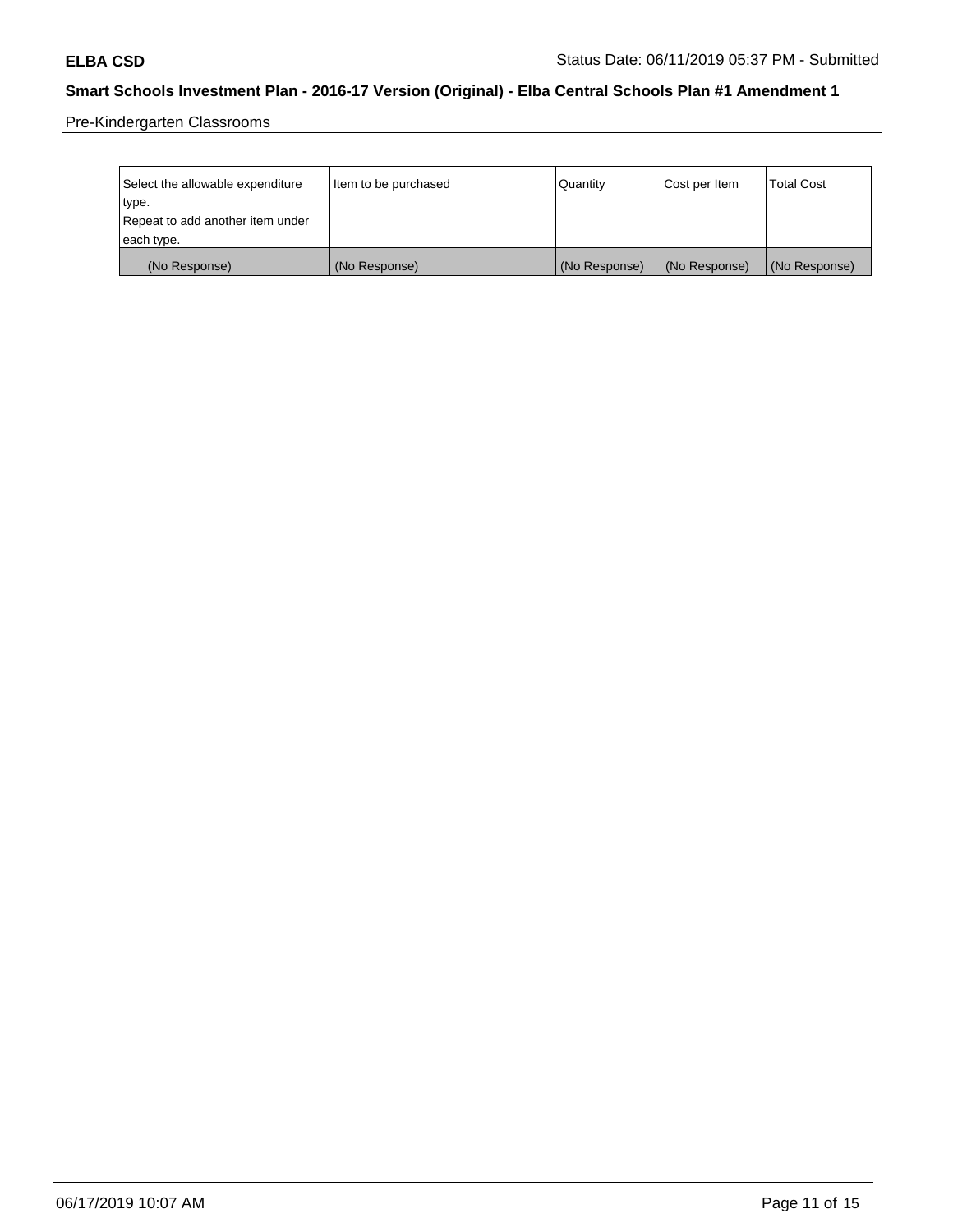Replace Transportable Classrooms

**1. Describe the district's plan to construct, enhance or modernize education facilities to provide high-quality instructional space by replacing transportable classrooms.**

(No Response)

**2. All plans and specifications for the erection, repair, enlargement or remodeling of school buildings in any public school district in the State must be reviewed and approved by the Commissioner. Districts that plan capital projects using their Smart Schools Bond Act funds will undergo a Preliminary Review Process by the Office of Facilities Planning.**

**Please indicate on a separate row each project number given to you by the Office of Facilities Planning.**

| Project Number |  |
|----------------|--|
|                |  |
|                |  |
|                |  |
|                |  |
| (No Response)  |  |
|                |  |
|                |  |
|                |  |

**3. For large projects that seek to blend Smart Schools Bond Act dollars with other funds, please note that Smart Schools Bond Act funds can be allocated on a pro rata basis depending on the number of new classrooms built that directly replace transportable classroom units.**

**If a district seeks to blend Smart Schools Bond Act dollars with other funds describe below what other funds are being used and what portion of the money will be Smart Schools Bond Act funds.**

(No Response)

**4. If you have made an allocation for Replace Transportable Classrooms, complete this table. Note that the calculated Total at the bottom of the table must equal the Total allocation for this category that you entered in the SSIP Overview overall budget.**

|                                                | Sub-Allocation |
|------------------------------------------------|----------------|
| Construct New Instructional Space              | (No Response)  |
| Enhance/Modernize Existing Instructional Space | (No Response)  |
| <b>Other Costs</b>                             | (No Response)  |
| Totals:                                        | 0              |

**5. Please detail the type, quantity, per unit cost and total cost of the eligible items under each sub-category. This is especially important for any expenditures listed under the "Other" category. All expenditures must be capital-bond eligible to be reimbursed through the SSBA. If you have any questions, please contact us directly through smartschools@nysed.gov.**

| Select the allowable expenditure | Item to be purchased | l Quantitv    | Cost per Item | <b>Total Cost</b> |
|----------------------------------|----------------------|---------------|---------------|-------------------|
| type.                            |                      |               |               |                   |
| Repeat to add another item under |                      |               |               |                   |
| each type.                       |                      |               |               |                   |
| (No Response)                    | (No Response)        | (No Response) | (No Response) | (No Response)     |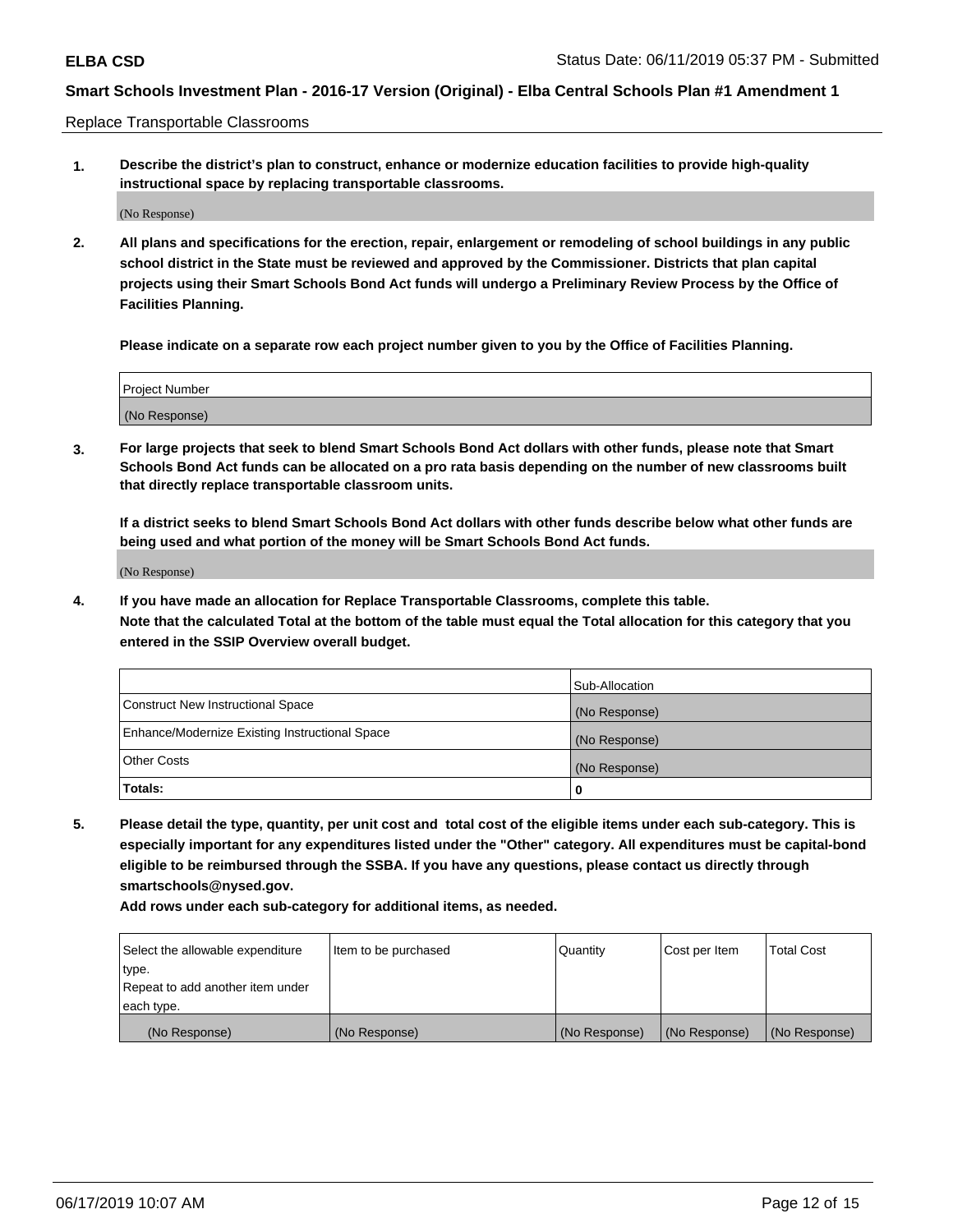### High-Tech Security Features

**1. Describe how you intend to use Smart Schools Bond Act funds to install high-tech security features in school buildings and on school campuses.**

The cost of the VOIP phones is higher than the original quote from 2+ years ago. The manufacturer is no longer making phones and canceled our order. We had to use a different manufacturer and completely different hardware.

**2. All plans and specifications for the erection, repair, enlargement or remodeling of school buildings in any public school district in the State must be reviewed and approved by the Commissioner. Districts that plan capital projects using their Smart Schools Bond Act funds will undergo a Preliminary Review Process by the Office of Facilities Planning.** 

**Please indicate on a separate row each project number given to you by the Office of Facilities Planning.**

| Project Number        |  |
|-----------------------|--|
| 18-09-01-04-0-001-BA1 |  |

- **3. Was your project deemed eligible for streamlined Review?**
	- Yes

 $\square$  No

**3a. Districts with streamlined projects must certify that they have reviewed all installations with their licensed architect or engineer of record, and provide that person's name and license number. The licensed professional must review the products and proposed method of installation prior to implementation and review the work during and after completion in order to affirm that the work was code-compliant, if requested.**

By checking this box, you certify that the district has reviewed all installations with a licensed architect or engineer of record.

**4. Include the name and license number of the architect or engineer of record.**

| Name               | License Number |
|--------------------|----------------|
| <b>Brian Trott</b> | 25971          |

**5. If you have made an allocation for High-Tech Security Features, complete this table.**

**Note that the calculated Total at the bottom of the table must equal the Total allocation for this category that you entered in the SSIP Overview overall budget.**

|                                                      | Sub-Allocation |
|------------------------------------------------------|----------------|
| Capital-Intensive Security Project (Standard Review) | $\Omega$       |
| <b>Electronic Security System</b>                    | 20,197         |
| <b>Entry Control System</b>                          |                |
| Approved Door Hardening Project                      |                |
| <b>Other Costs</b>                                   |                |
| Totals:                                              | 20,197         |

**6. Please detail the type, quantity, per unit cost and total cost of the eligible items under each sub-category. This is especially important for any expenditures listed under the "Other" category. All expenditures must be capital-bond eligible to be reimbursed through the SSBA. If you have any questions, please contact us directly through smartschools@nysed.gov.**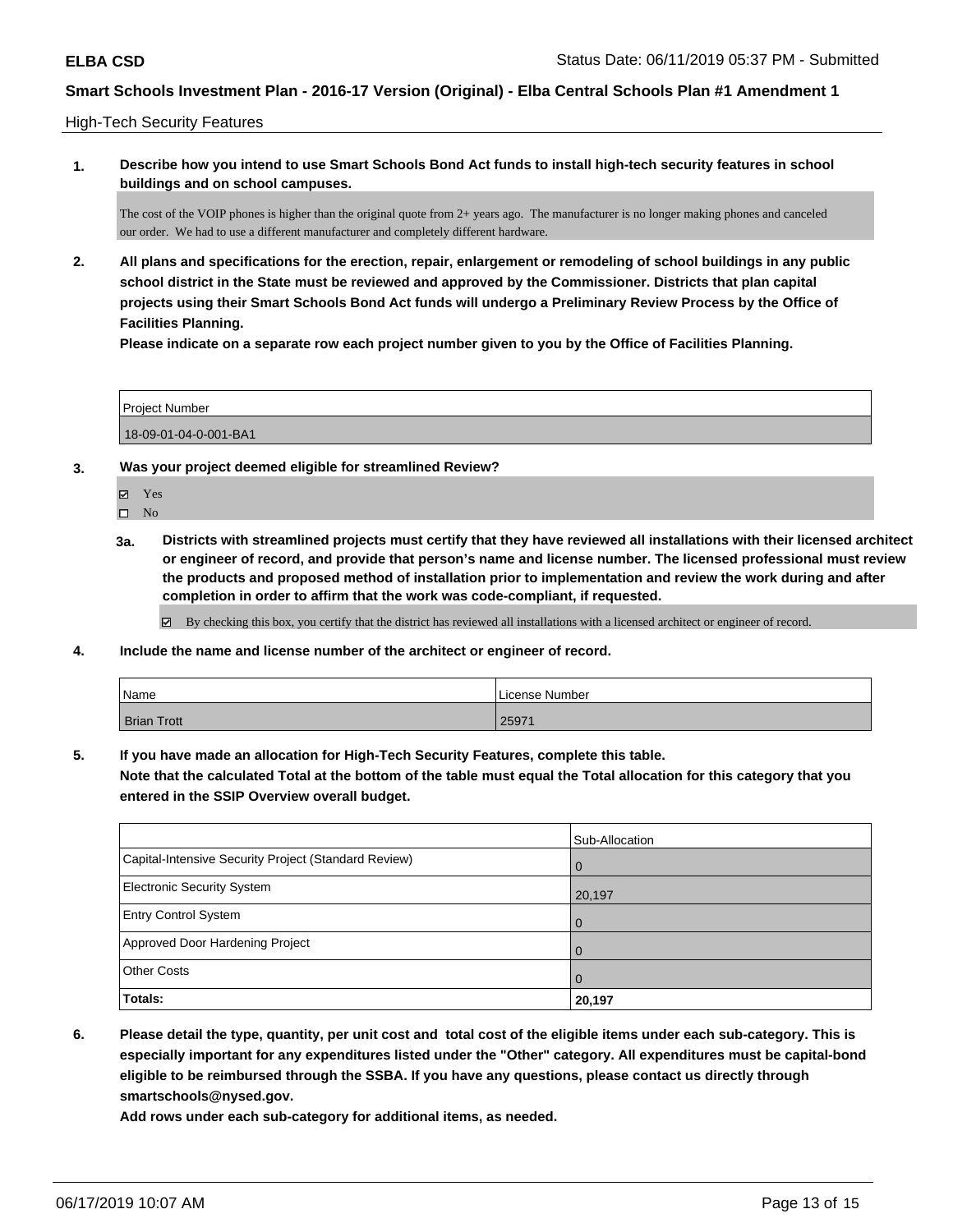High-Tech Security Features

| Select the allowable expenditure<br>type.<br>Repeat to add another item under<br>each type. | Item to be purchased                                             | Quantity  | Cost per Item | <b>Total Cost</b> |
|---------------------------------------------------------------------------------------------|------------------------------------------------------------------|-----------|---------------|-------------------|
| <b>Electronic Security System</b>                                                           | MC74-HW Meraki MC 74 Cloud<br>Managed IP Phone                   | $-115.00$ | 330           | $-37,950$         |
| <b>Electronic Security System</b>                                                           | Meraki MC IP Phone Enterprise<br>License                         | $-115.00$ | 180           | $-20,700$         |
| <b>Electronic Security System</b>                                                           | 2 Port FXOCPNT Ntwk Interface Mod                                | 1.00      | 700           | 700               |
| <b>Electronic Security System</b>                                                           | IP Phone 8841 for 3rd PARTY PERP<br><b>CALL CONTROL</b>          | 10.00     | 181           | 1,810             |
| <b>Electronic Security System</b>                                                           | IP Phone 7841 for 3rd PARTY PERP<br><b>CALL CONTROL</b>          | 105.00    | 128           | 13,440            |
| <b>Electronic Security System</b>                                                           | ISR 4321 BNDL w/UC LIC PERP<br>CUBE-10                           | 1.00      | 1,583         | 1,583             |
| <b>Electronic Security System</b>                                                           | CCW ONLY NBD 8x5 SOLN SUP ISR<br>Svcs 4321 BUNDLE w/ UC LIC CUBE | 1.00      | 387           | 387               |
| <b>Electronic Security System</b>                                                           | <b>4PORT NTWRK INTERFACE</b><br>MODULE CPNT FXO UNINVERSAL       | 1.00      | 500           | 500               |
| <b>Electronic Security System</b>                                                           | A-FLEX-NUCL1 NU WEBEX CALLING<br>LICS - 60 MONTHS                | 110.00    | 399           | 43,890            |
| <b>Electronic Security System</b>                                                           | A-FLEX-NU-CLCOMMON                                               | 5.00      | 182           | 910               |
| <b>Electronic Security System</b>                                                           | <b>Professional Services</b>                                     | 1.00      | 15,624        | 15,627            |